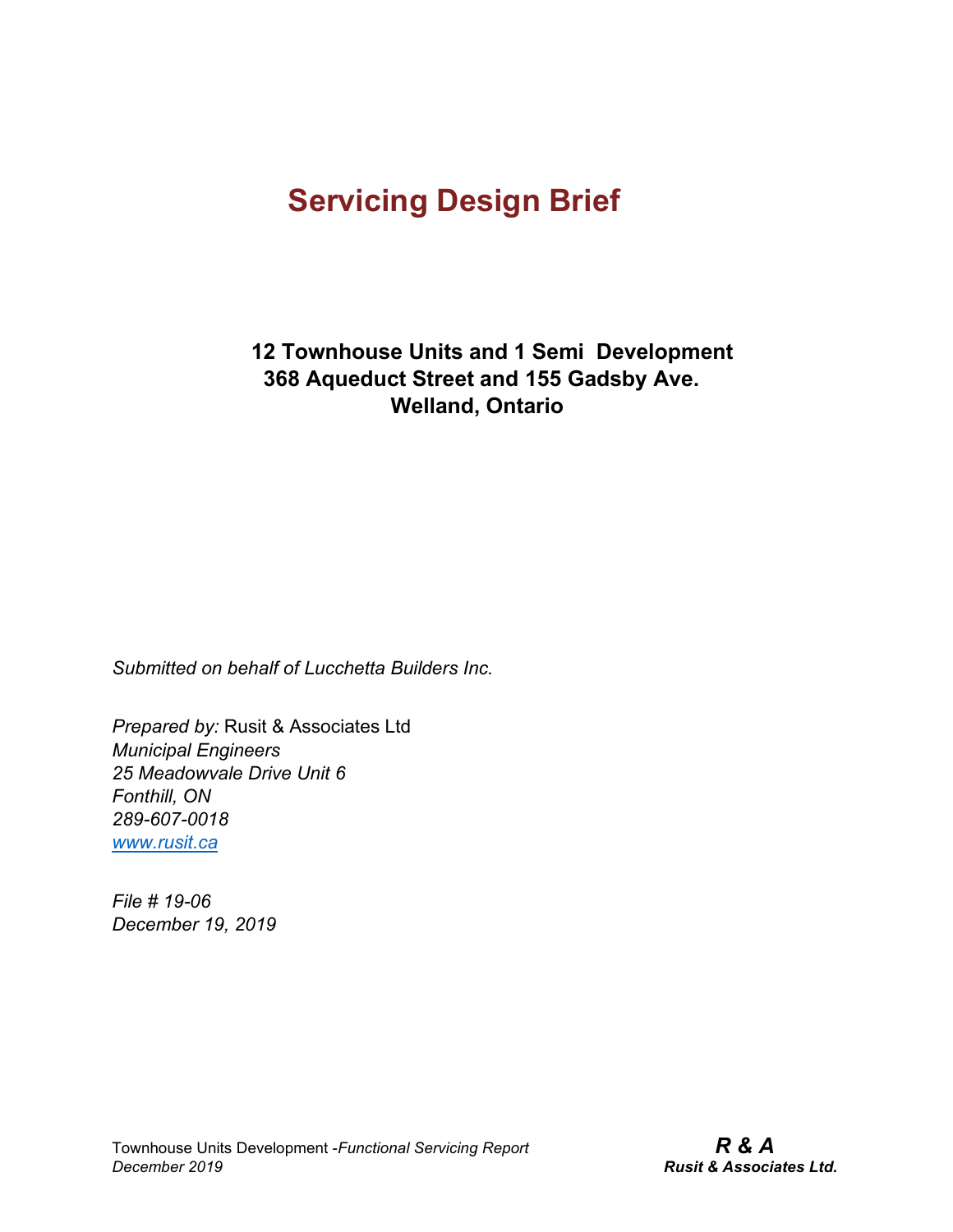## **12 Townhouse Units and 1 Semi Development Servicing Design Brief**

## **Contents**

| 1.0 Introduction                  | $\mathcal{P}$ |
|-----------------------------------|---------------|
| 2.0 Background                    |               |
| 3.0 Water Supply and Distribution | 3.            |
| 4.0 Sanitary Sewerage             |               |
| 5.0 Drainage and Stormwater       | 5.            |
| 6.0 Roadway                       |               |

## **Appendices**

- *Appendix A*  Watermain/Fire Hydrant Plan
- *Appendix B*  Storm Sewer Minor System Design/Drainage Plan
- Appendix C Sanitary Sewer Plan
- Appendix D Preliminary Grading Plan

*Page 1 of 5*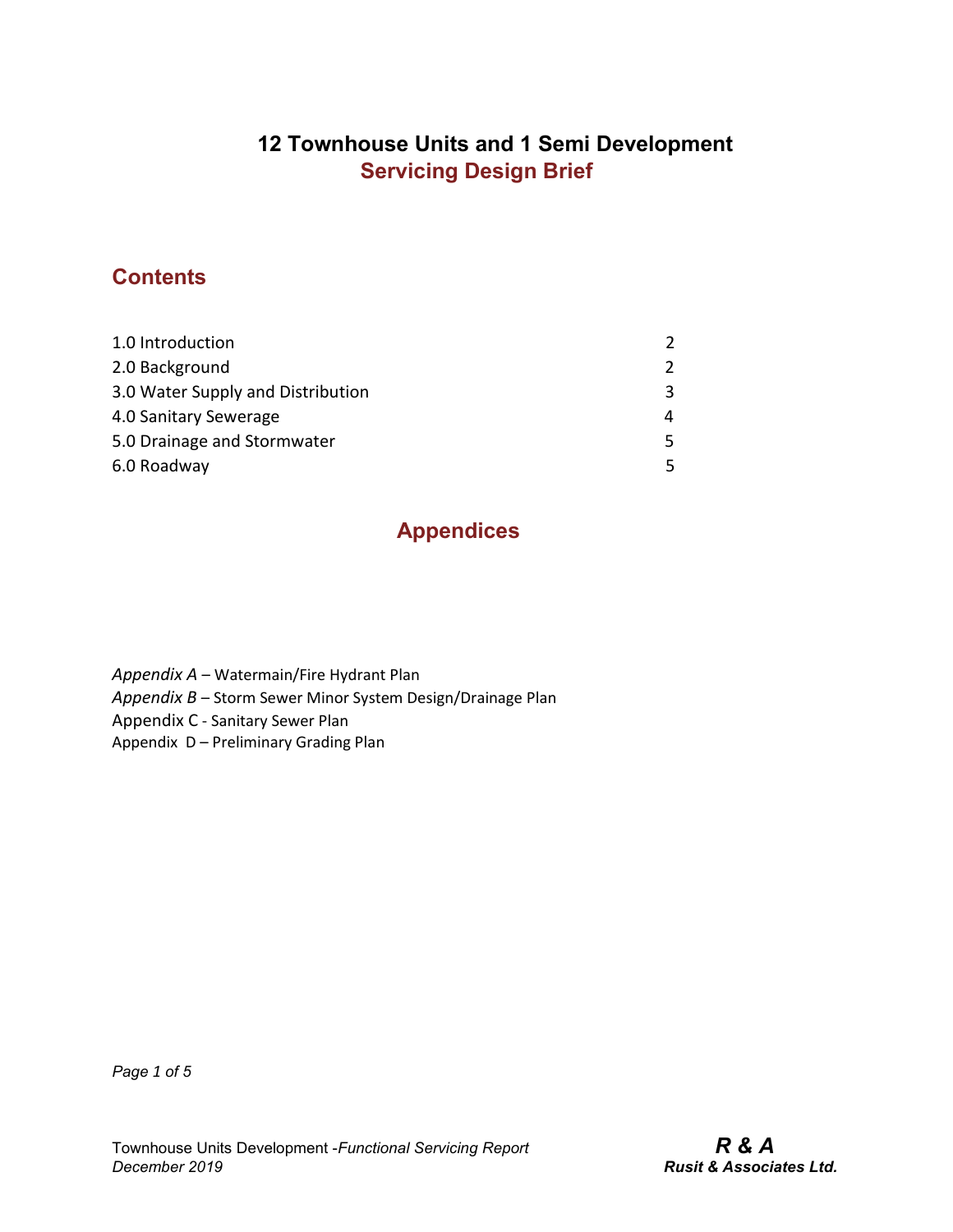#### **1.0 Introduction**

This Servicing Design Brief is submitted for Zoning By-Law and Official Plan Amendment for review and approval by the City of Welland, Niagara Region, Niagara Peninsula Conservation Authority and other applicable agencies and utilities pursuant to the conditions of approval for 12 townhouse units and one semi unit residential development at 368 Aqueduct Street and 155 Gadsby Ave.

#### **2.0 Background**

The Townhouse Units Development proposal contemplates two parcels of land into 12 Townhouse units and one Semi unit. The plan contemplates new semi fronting Gadsby Ave. and 12 townhouse new units fronting behind the single. The subject site is located in the City of Welland urban area, on the east side of aqueduct Street and north of Gadsby Ave.. The parcel on Aqueduct Street has approximate frontage and depth of 16m and 168m respectively, totaling 0.63 hectares. The parcel on Gadsby has approximate frontage of 21m and depth of 39m, totaling 0.08 hectares.

The plans indicate the subject property shown in Appendix A, B, C & D.

*Page 2 of 5*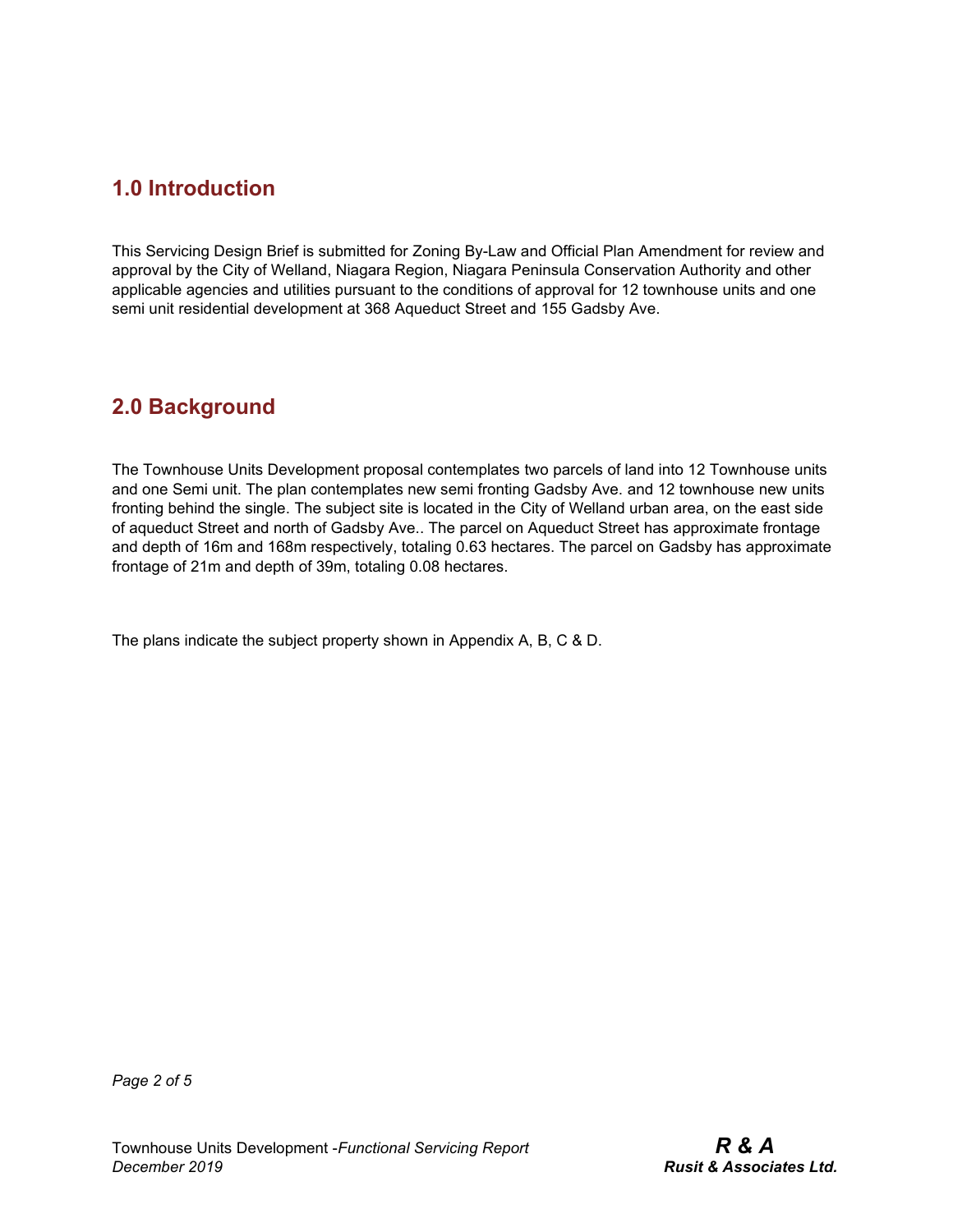# **3.0 Water Supply and Distribution**

Domestic water is proposed to be supplied through a 150mm watermain on the new private road with 20 mm copper services for Townhouses and

existing water service/proposed water service for Semi from Gadsby Ave.. New watermain is proposed to connect to the existing 150mm diameter PVC watermain on Aqueduct Street.

Location for the proposed watermain and individual unit water services are shown on Watermain/Fire Hydrant Plan in Appendix A.

One municipal hydrant currently exists near the development. One new hydrant is proposed within the right-of-way of

private road. Given the one proposed and one existing hydrant location, all units will have hydrant coverage such that all principal entrances and greater than 50% of the building perimeter will be within a 90m hydrant distance per OBC requirements.

The network pressure information received verbally from the City of Welland there may be sufficient capacity existing for domestic and fire-fighting purposes for this development. Fire Flow and Pressure tests will be completed at the nearest existing hydrants at site plan stage to verify sufficient capacity exists for development.

No. of Dwelling Units 14 [12 townhouse units &, 1 semi unit] Population Density 2.55 persons/unit Total Design Population **1988** and 136 persons Per capita demand 1450 L•cap/day Fire Flow Min. Residual Pressure 20 psi (14.1 m head) Max-Day Minimum Residual Pressure | 40 psi (28.2 m head) Hazen-Williams 'C' 110 for 150 mm diameter Design Pipe Specification **PVC, CIOD, DR-18, CL235** 

Design parameters for water supply and distribution are outlined in the table below: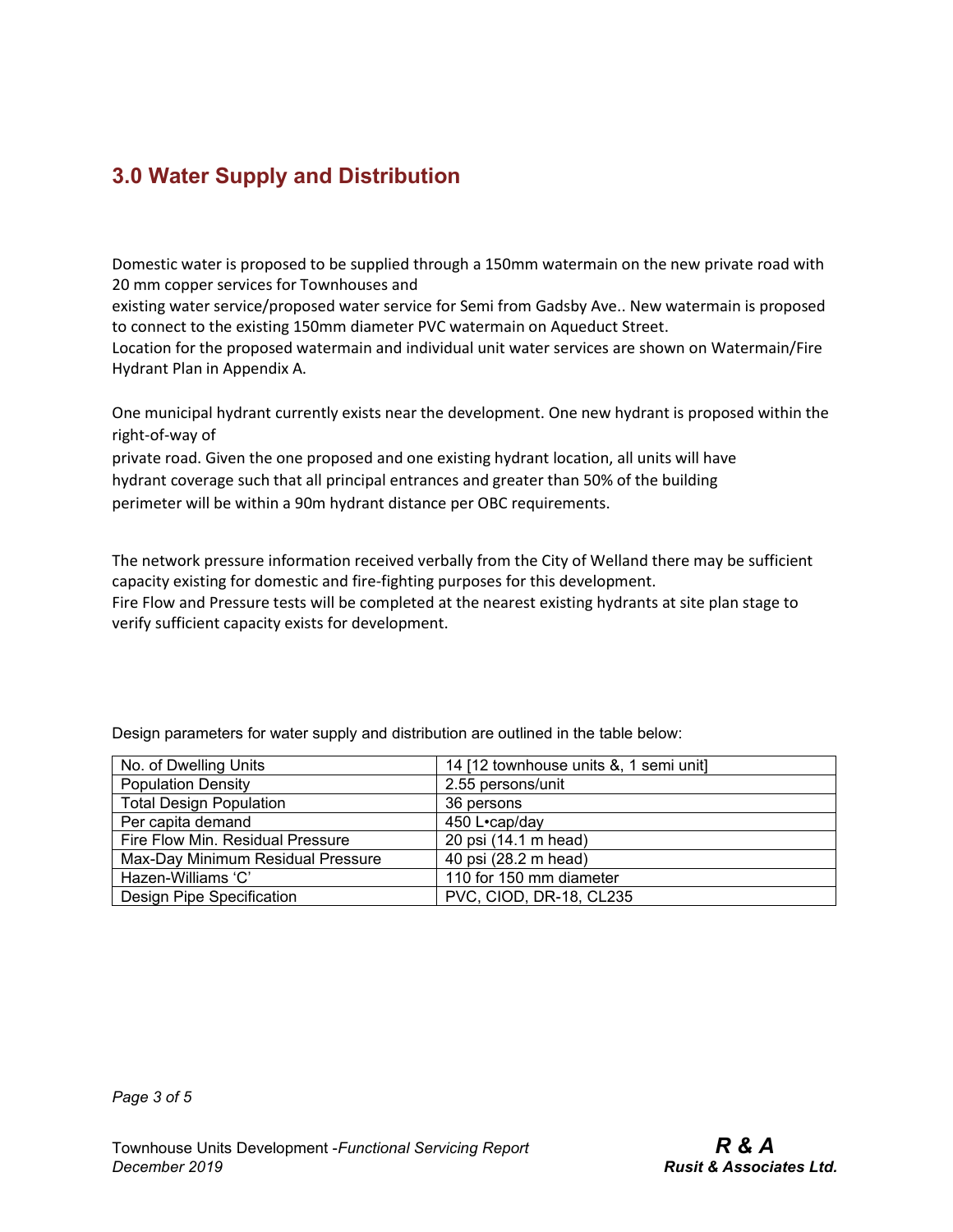# **4.0 Sanitary Sewerage**

The development's sanitary sewage collection system will cater for peak domestic flows and potential infiltration for the proposed units. The proposed sanitary sewer outlet is the existing 250mm existing sanitary sewer on Aqueduct Street for the Townhouses existing 135mm sanitary service for

Semi on Gadsby Ave..

The subject development will be serviced by a 200mm diameter DR-35 PVC pipe, minimum 2.4m finished cover, extending through the private roadway, with individual 135mm diameter DR-28 laterals for each townhouse unit. The capacity of the 200mm pipe at 1.0% is about 55 l/s. See Appendix C for sanitary sewer plan SS-1.

| toy acoign adid for barmary bowdgo borviolity to do follows. |                                        |
|--------------------------------------------------------------|----------------------------------------|
| No. of Dwelling Units                                        | 14 [12 townhouse units &, 1 semi unit] |
| Population Density (2016)                                    | 2.55 persons/unit                      |

Key design data for sanitary sewage servicing is as follows:

Sanitary Design Population | 36 persons Mean Sewage Flow 1 300 L•cap/day Sewage shed Area (total) **Example 20.5ha** . Manning's 'n' 0.013 Infiltration Rate 0.100 L/ha•s Peaking Factor Formula Babbit

| An appropriate level of occupancy for this development can be taken from the Region of Niagara |
|------------------------------------------------------------------------------------------------|
| 2016 forecast at 2.55 persons/unit.                                                            |

The peak sewage flow for this development is approximately ( $(36 \times 300 \text{ L/day}) + (0.63 \text{ ha } \times \text{L})$ 0.100L/ha\*s))  $x$  4 = 0.75 l/s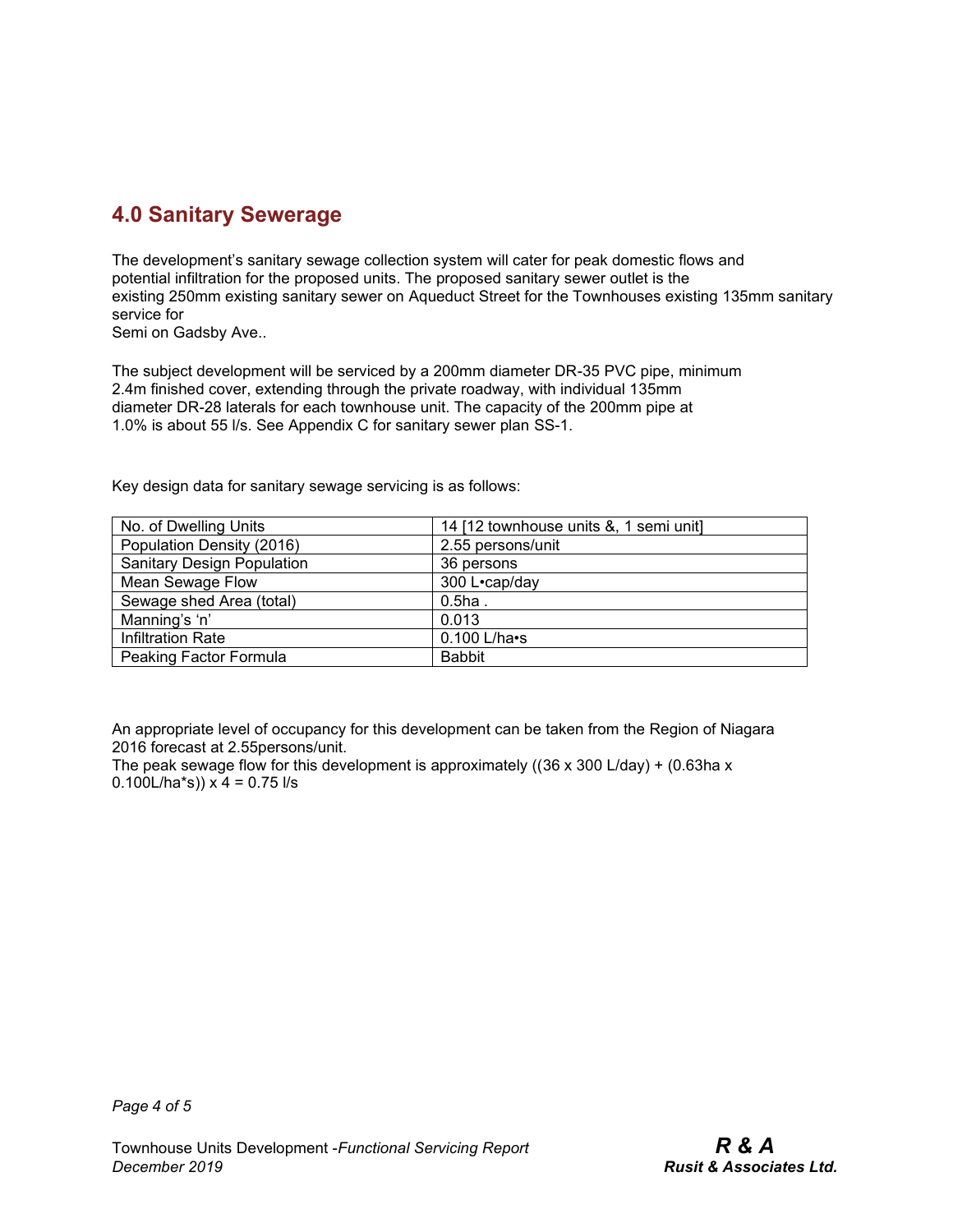## **5.0 Drainage and Stormwater Management**

The design sheet for the minor system and accompanying drainage area plan SSD1 are attached in Appendix B. The design of the minor storm sewer system to accept 5-year return period flows and will be oversized to accept up to 100-year return period flows for the development and drain to pre-development flows into existing 525mm storm sewer on Aqueduct Street.

Overland flow will reach public roads or valley lands without threat to residences. Generally split drainage has been employed with grassed swales along the site boundary to capture surface runoff. House foundation drainage will be discharged at grade and directed to rear yard swales typically.

The storm sewer will have an oil grit separator Stormceptor STC or equivalent at the end of the pipe before it discharges into the

receiving watercourse for water quality purposes.

#### **6.0 Roadway**

The proposed private roadway for development is shown on SS1 plan. The pavement width for the private road will be 6.0m. The design of the roadway will meet the City of Welland standards.

Report prepared by:



F Ierfino

Frank Ierfino, P. Eng. Senior Municipal Engineer

 $\mathcal{L}_\text{max}$  , where  $\mathcal{L}_\text{max}$  is the set of the set of the set of the set of the set of the set of the set of the set of the set of the set of the set of the set of the set of the set of the set of the set of the se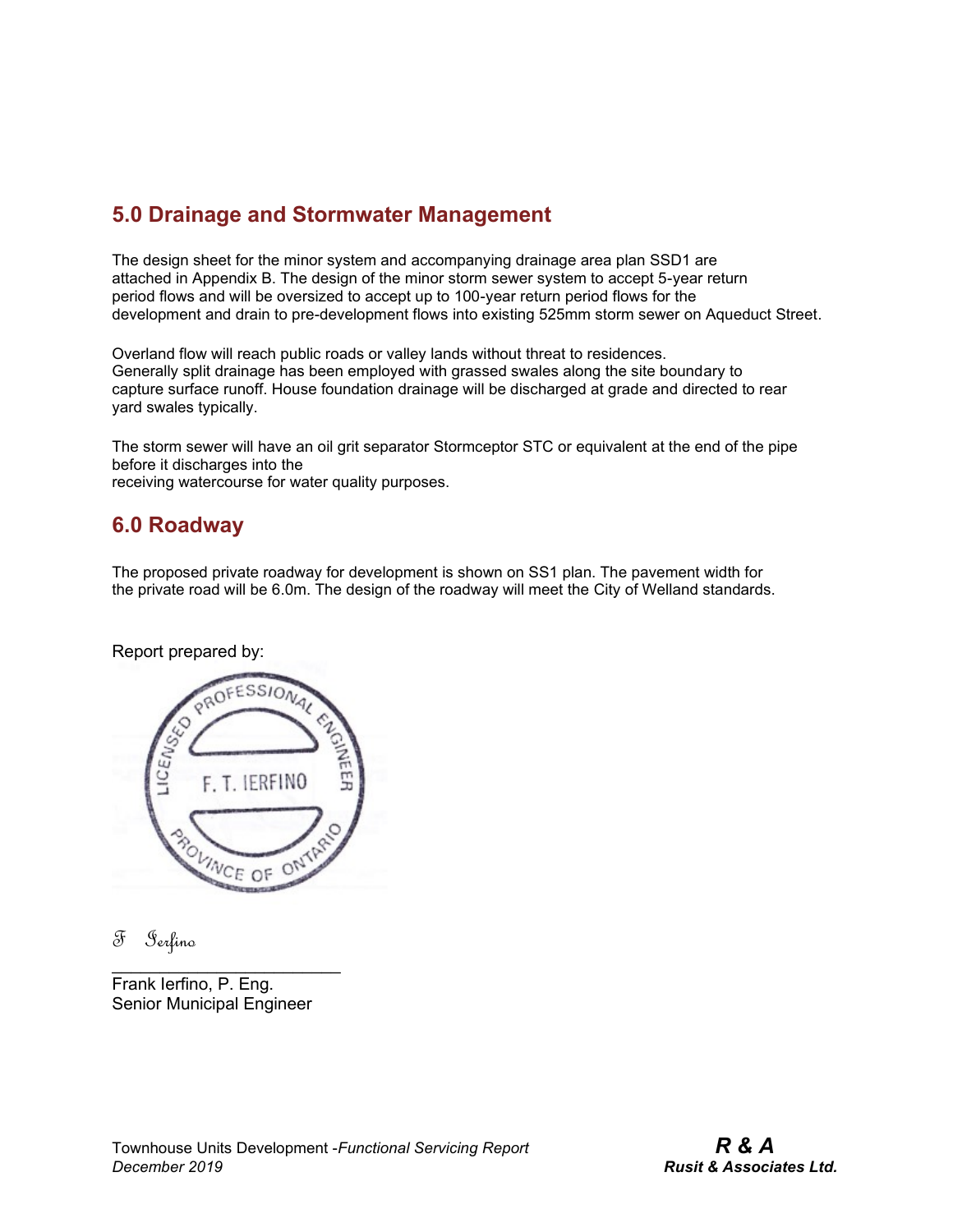## **12 Townhouse Units and 1 Semi Development 368 Aqueduct and 155 Gadsby Ave. Welland, Ontario**

# **APPENDIX A Watermain**/**Fire Hydrant Plan**

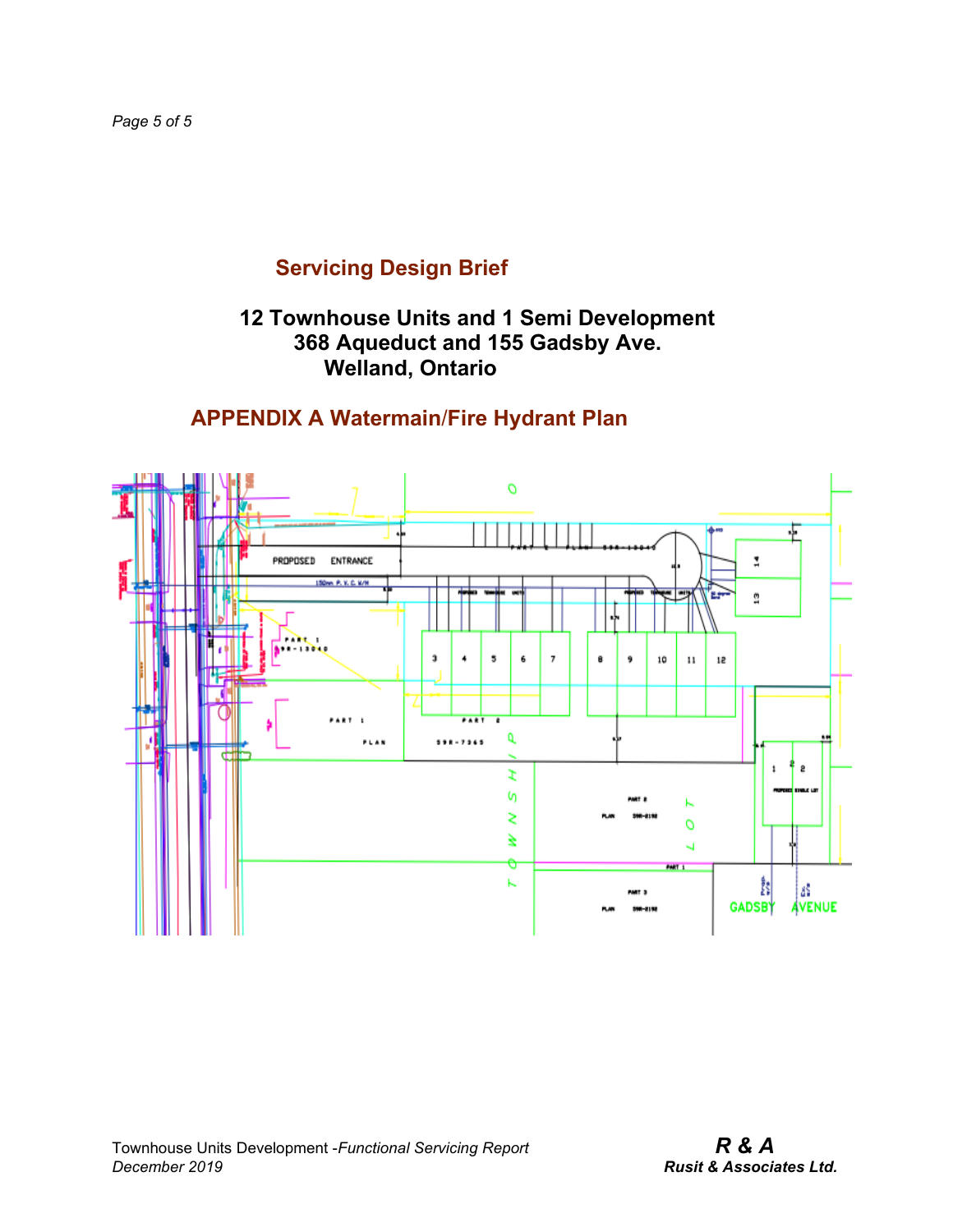#### **12 Townhouse Units and 1 Semi Development 368 Aqueduct and 155 Gadsby Ave. Welland, Ontario**

## **APPENDIX B Storm Sewer Drainage Plan**

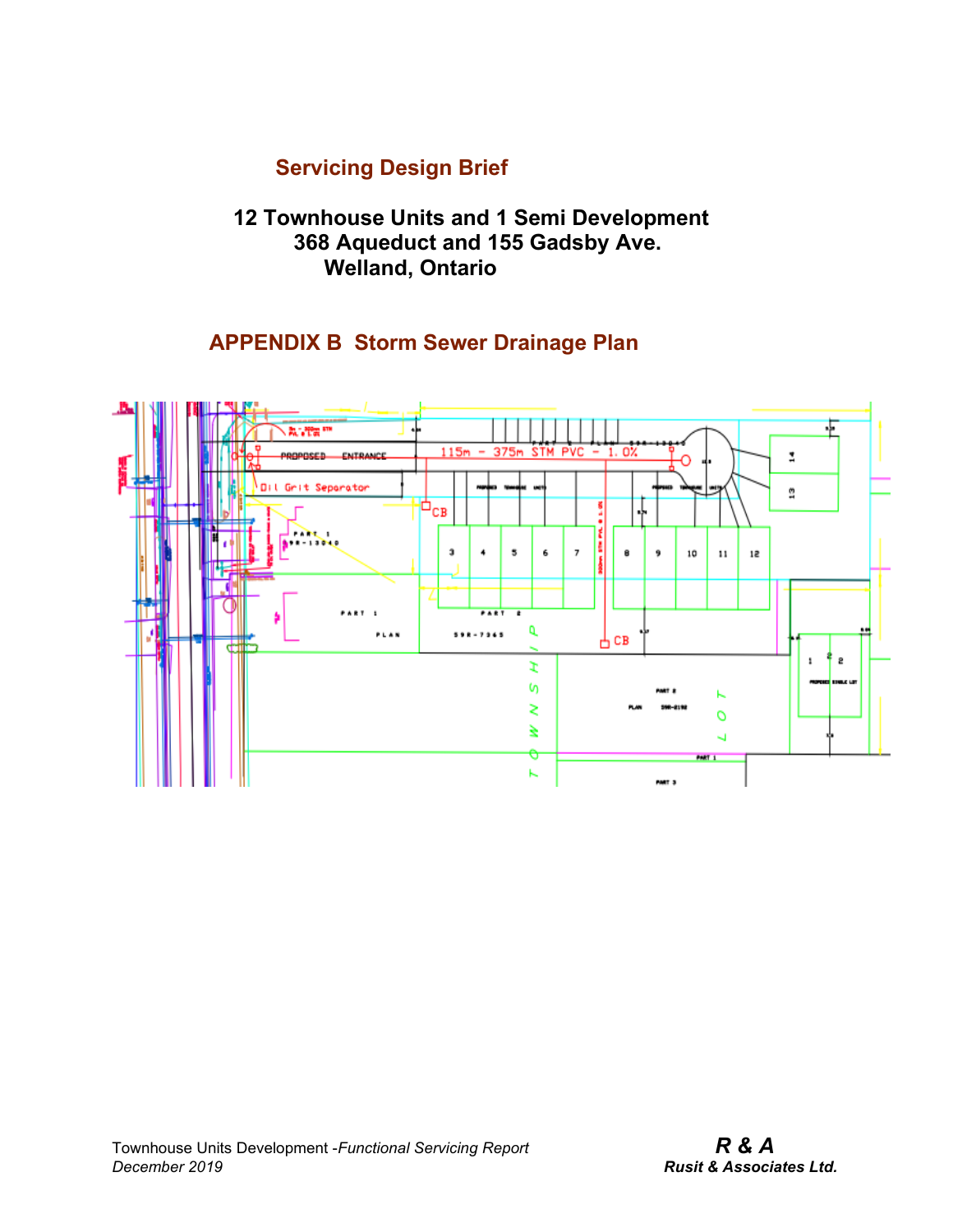#### **12 Townhouse Units and 1 Semi Development 368 Aqueduct and 155 Gadsby Ave. Welland, Ontario**

#### **STORM SEWER DESIGN COMPUTATION SHEET**

| <b>PROJECT:</b>                         | 12<br>Townhouse<br>Units<br>Development<br>368 Aqueduct<br><b>Street</b> | <b>FILE</b><br># | 19-06                                          | DATE: 28-Nov.-19 | <b>COMPUTED</b><br>BY: FTI | <b>CHECKED</b><br>BY: FTI |  |
|-----------------------------------------|--------------------------------------------------------------------------|------------------|------------------------------------------------|------------------|----------------------------|---------------------------|--|
| <b>DRAINAGE</b><br><b>AREA</b><br>PLAN: | <b>REV</b><br>SSD <sub>1</sub><br>#: 0                                   |                  | OUTFALL:<br>Existing 525<br><b>Storm Sewer</b> |                  |                            |                           |  |

*RETURN PERIOD:* **5** yr. *RAINFALL INTENSITY CURVE:* **Yarnell** *MANNING'S `n':* **0.011**

*RUN-OFF COEFFICIENTS*

*PARK, OPEN SPACE:* **0.20** *SINGLE FAMILY RES.:* **0.40** *SEMI-DETACH. RES.:* **0.50 TOWNHOUSE** *HOUSING RES.:* **0.65** *HIGH DENSITY RES.:* **0.80** *ROAD RIGHT-OF-WAY:* **0.55** *INDUSTRIAL:* **0.85** *COMMERCIAL:* **0.90** *PARKING LOTS, ROOF AREAS:* **0.90**

| <b>RUN-OFF</b>      |                                |              |                                   | <b>DESIGN</b> |                     |                |                |                     | <b>DRAINAGE FROM</b><br>AREA# | TO           |                 |                      |  |                             |
|---------------------|--------------------------------|--------------|-----------------------------------|---------------|---------------------|----------------|----------------|---------------------|-------------------------------|--------------|-----------------|----------------------|--|-----------------------------|
| <b>AREA</b><br>(ha) | <b>RUN-OFF</b><br><b>COEFF</b> | INCR.        | Ax R<br>ACCUM. (min) (mm/s) (cms) | $T$ of C      |                     | <b>FLOW</b>    | PIPE Ø<br>(mm` | <b>SLOPE</b><br>(%) | CAP.<br>(cms)                 | VEL<br>(m/s) | . LENGTH<br>(m) | <b>TIME</b><br>(min) |  |                             |
| 0.63<br>0.00        | 0.65<br>0.65                   | 0.41<br>0.41 | 0.41<br>0.41                      | 10            | 0.025<br>11.8 0.022 | 0.029<br>0.027 | 375<br>300     | 0.100<br>0.100      | .10<br>.08                    | 1.0<br>0.8   | 115<br>5.0      | 1.83<br>0.10         |  | <b>OGS</b><br>OGS ex. sewer |

Stm Design Sheet

Notes: 1) The proposed grades for stm. sheet are an assumption. Detail design of storm sewer at site plan stage will provide accurate proposed grades.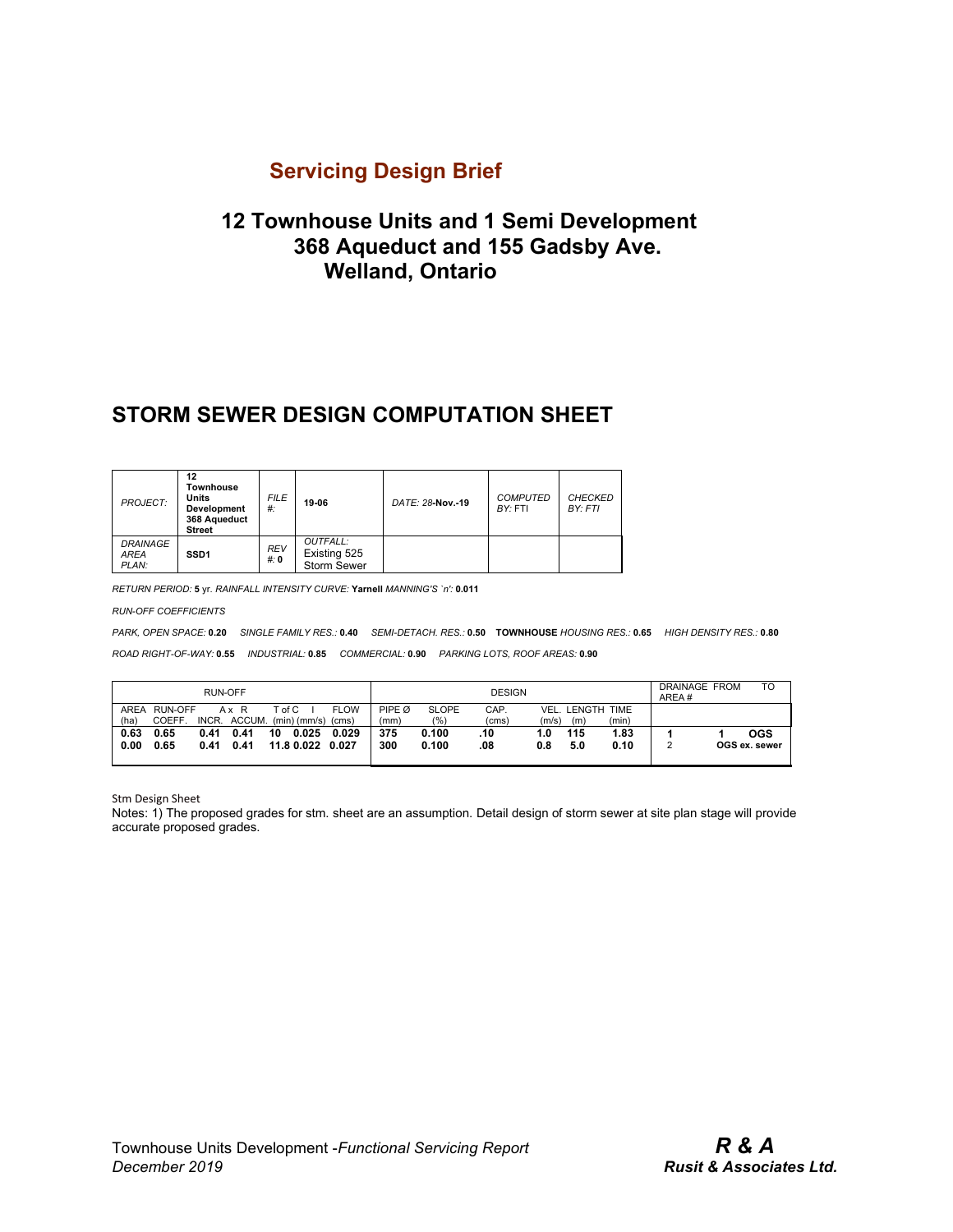**12 Townhouse Units and 1 Semi Development 368 Aqueduct and 155 Gadsby Ave. Welland, Ontario**

 **APPENDIX C Sanitary Sewer Plan**